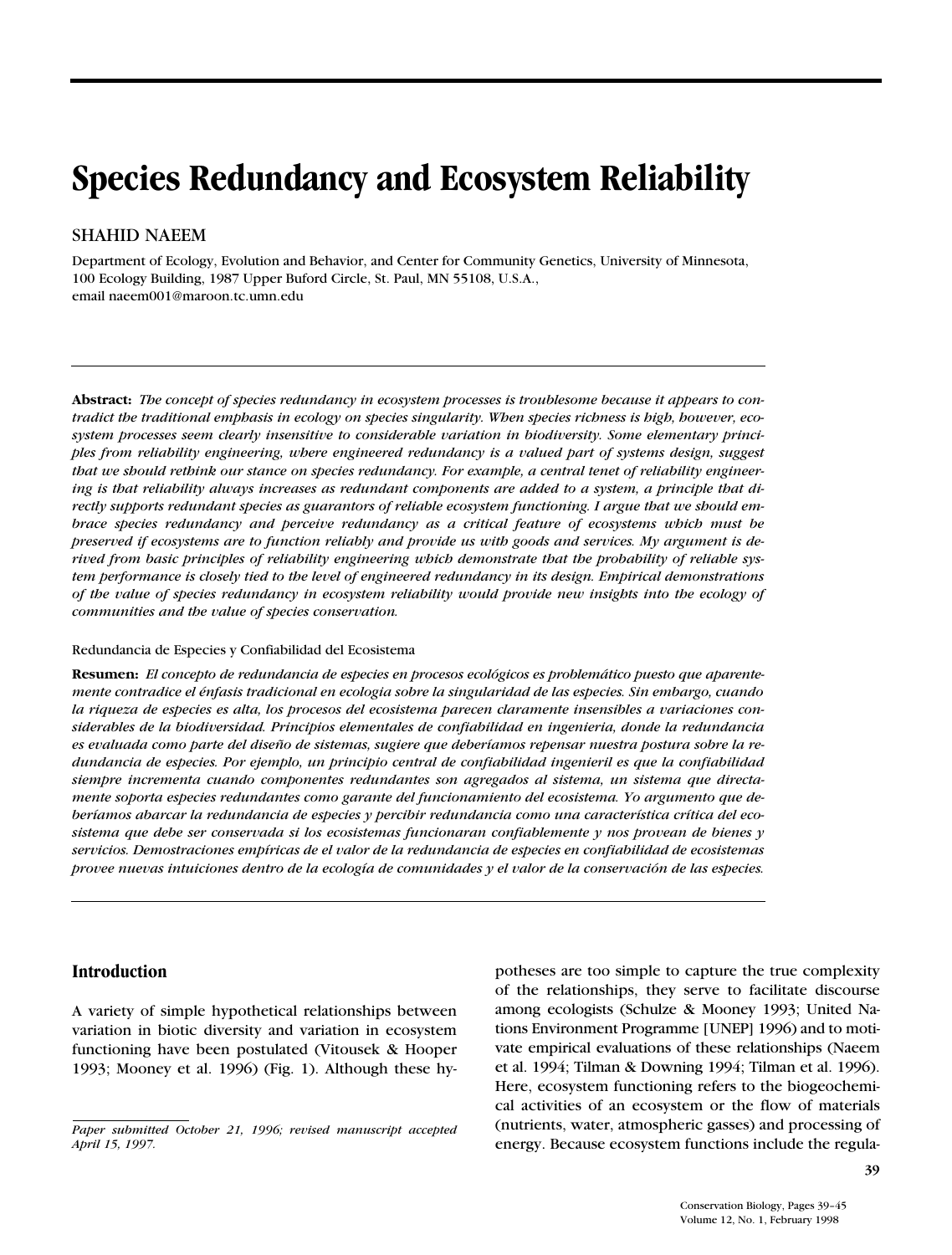

## Biodiversity

*Figure 1. Examples of several proposed hypothetical associations between biotic diversity and ecosystem function. Function refers to biogeochemical processes of ecosystems. Authors for the hypotheses are as follows: rivet-popping, Ehrlich and Ehrlich (1981); nonlinear, Carpenter (1996); redundancy, Walker (1992) and Lawton and Brown (1993); idiosyncratic, Naeem et al. (1995); humped-shaped, Rosenzweig and Abramsky (1994); and compensating/keystone, Sala et al. (1996).*

tion of atmospheric composition, water availability and quality, nutrient retention, and other processes important to human welfare (Ehrlich & Wilson 1991; Vitousek 1994), the term ecosystem services has sometimes been substituted for ecosystem processes. Similarly, the production of game, forest products, fish, and other biological resources provided by ecosystems and important to humans may be referred to as ecosystem goods. Note that *function* does not imply purpose or design, only activity.

Species redundancy (Walker 1992) is currently part of several hypothesized relationships between biodiversity and ecosystem functioning, including the redundancy, compensatory/keystone, rivet-popping, and nonlinear hypotheses (wherever slope  $\approx 0$  in Fig. 1), and it has increasingly become an important concept in understanding the ecological values of biodiversity (di Castri & Younes 1990; Walker 1992; 1995; Franklin 1993; Lawton & Brown 1993; Vitousek & Hooper 1993; Gitay et al. 1996).

The word *redundancy* in its literal sense, means superfluous or unnecessary; as such, it is repugnant to defenders of biodiversity and has led to the informal suggestion that it be struck from the lexicon of ecology (Walker 1995). Walker introduced the concept for the purposes of assessing conservation priorities (Walker 1992, 1995), arguing that conservation efforts should focus first on species that are singular in their contribution to ecosystem functioning. Objection to the term *redundancy* arises from the concern that redundancy implies that conservation of redundant species is unnecessary, the unintended corollary of Walker's hypothesis (Walker 1995; Gitay et al. 1996). That is, although Walker (1995) recognized the value of species redundancy, the term itself did not convey this effectively.

I introduce a novel way of considering the relationship between biotic diversity and ecosystem functioning that is based on simple concepts from reliability engineering (Billinton & Allan 1983; Dhillon 1983; Lewis 1987). In so doing, I hope to provoke ecologists to rethink and reevaluate the ecosystem redundancy of species, to discard current negative connotations of redundancy, and to adopt the perspective that species redundancy is necessary and valuable.

## **Preliminary Concepts**

#### **Functional Groups**

Functional groups are variously defined in ecology (Barbaut et al. 1991; Körner 1993; Gitay et al. 1996). Grouping species by ecological equivalency—such as guilds (Root 1967), trophic levels (Hairston et al. 1960), and functional groups (Raunkier 1934)—is a useful device for understanding complexity in ecological systems (Körner 1993; Gitay et al. 1996). Within the context of ecosystem functioning, functional groups may be defined as groups of species that share common biogeochemical attributes. For example, photoautotrophs store light energy as carbon products and decomposers move nutrients between dead organic matter and inorganic nutrient pools.

A common structure, consisting of biotic and abiotic compartments, can be defined for most ecosystems. Autotrophs and decomposers are common to most ecosystems and represent core biotic compartments (Harte & Kinzig 1993). Pools of organic nutrients (e.g., dead organic matter) and inorganic nutrients are also common to most ecosystems and represent core abiotic compartments (Harte & Kinzig 1993). Peripheral compartments, or nondecomposer heterotrophs, consist of chains or webs of autotrophically- or decomposer-derived consumer species grouped by trophic function. Six main flows link these core compartments (Fig. 2). These are (1) the acquisition of energy by autotrophs (e.g., photosynthesis or chemosynthesis); (2) mineralization, or the return of nutrients to inorganic pools by heterotrophs; (3) decomposition, or the transfer of material from dead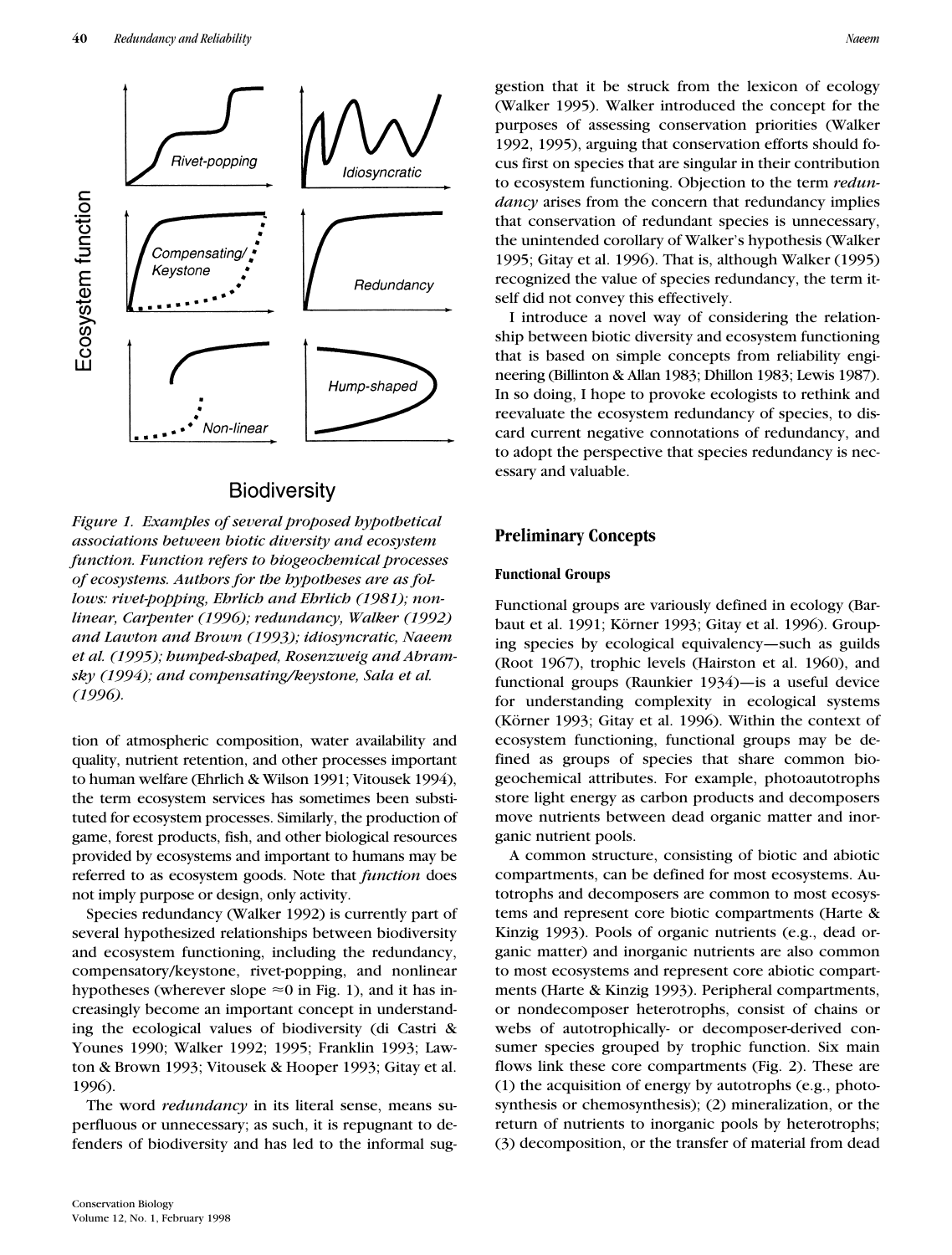

*Figure 2. Engineering diagram of a generic ecosystem. Compartments are shown as boxes containing three species (solid rectangles) linked in a parallel redundancy configuration. The core biotic compartments are autotrophs (A) and decomposers (D). The core abiotic compartments are nutrients in either organic material (OM) or inorganic material (N). Peripheral compartments are autotrophically derived*  $(C_A)$  or *decomposer-derived*  $(C_D)$ , occupying different trophic *levels (numerical subscripts). For simplicity, omnivores that consume from different compartments are not shown.*

organic matter to decomposer biomass; (4) immobilization, or the acquisition by decomposers of nutrients from inorganic pools; (5) death, or the accumulation of organic nutrients into organic nutrient pools; and (6) assimilation, or the acquisition of inorganic nutrients by autotrophs. Peripheral compartments are linked trophically—by herbivory, predation, detritivory, or omnivoryto core biotic compartments. Ecosystems have structures much more complex than that portrayed in Fig. 2, but at the root of most ecosystems is this basic structure (Harte & Kinzig 1993). This basic structure can be used to identify the compartments and the links among them which form the basis for qualitatively and quantitatively assessing redundancy and functioning in ecosystems.

#### **Local Extinction and Ecosystem Complexity**

Within an ecosystem, each species is represented by a population and each population has a finite probability of local extinction. The probability of local extinction is likely different for each species. Local extinction for some species may be due to unstable relationships with predators or pathogens; others might go extinct because of a drought, fire, a severe frost, or simply by chance because their population size is small. For the purposes of this discussion, local extinction of species within a functional group will be considered a stochastic process.

#### **ECOSYSTEM COMPLEXITY**

Complexity, like functional groups, is variously defined in ecology. I use *complexity* to refer to the number of functional groups in an ecosystem. This usage is quite different from the more common use of complexity to describe community complexity or the per-species number of biotic linkages to other species (May 1973; Goodman 1975; Pimm & Lawton 1977; Pimm 1984; Haydon 1994). For the purposes of this paper, it is important to not conflate ecosystem complexity with community complexity.

#### **ECOSYSTEM FAILURE**

From an engineering perspective, *failure* refers to failure of a system to provide services or goods upon demand. If a machine has an on and off switch, for example, at each demand (switch on) the machine either provides the services or produces the desired goods (success) or it does not (failure). Reliability of a machine is the probability that the machine will function upon demand. Demand is often continuous, which is equivalent to repeated demands over small units of time  $(\triangle t)$ . That is, if *p* is the probability of failure upon demand and *r* is the probability of success, or  $1 - p$ , then reliability after *n* demands is

$$
R_n=r^n,
$$

and reliability after *n* units of  $\Delta t$ , or  $t = n \Delta t$ , is

$$
R(t) \cong e^{-\lambda t},
$$

where  $\lambda = p/\Delta t$  and  $\Delta t$  is a small increment in time (Lewis 1987). Thus, reliability of a system in continuous operation without repair declines with age.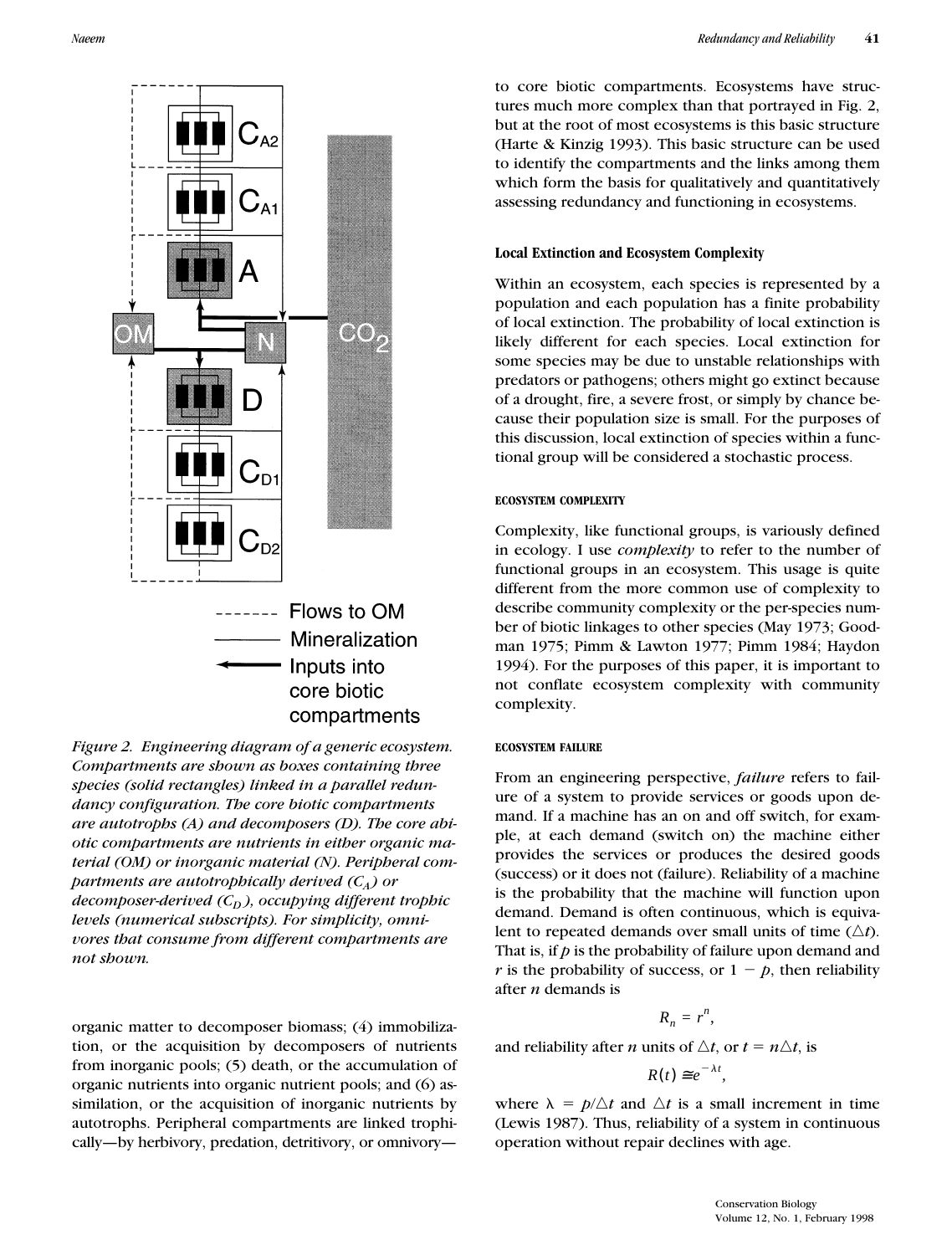Failure is seldom total. For example, failure of a cathode ray tube within a television does not mean that all components of the television have failed but that the machine as a whole has effectively failed because it no longer provides the service demanded of it. From an ecosystem perspective, an ecosystem fails when it ceases to provide the services or goods demanded of it. As with machines, the ecosystem does not have to collapse. For example, if a pond shifts from a desirable state as a net carbon sink to an undesirable state as a net carbon source (say, upon entering an anoxic state after eutrophication), the pond is still a functioning ecosystem, but it has failed in the sense that it no longer provides the original service desired of it.

#### **COMPLEXITY AND SYSTEM FAILURE**

If each component in a system has an independent, finite probability of failure, and all components are mutually dependent upon one another for the functioning of a machine, then the more complex a machine—the more components it has—the more likely it will be to fail or the less reliable it will be. This idea is formally equivalent to

$$
R_T = \prod_{i=1}^{M} R_i, \tag{1}
$$

where  $R_{\text{T}}$  is the reliability of the machine and  $R_i$  is the reliability of the  $i<sup>th</sup>$  component and reliability varies from 0 to 1.

This formula shows that the more mutually dependent components in a system there are, the lower its overall reliability will be. For an ecosystem, the same is true. The more functional groups required for an ecosystem to provide goods and services at particular levels, the less reliable it becomes. This statement echoes the continuing complexity-stability debate in ecology, but it is important not to confuse the two. Whereas a complex community can be dynamically more stable than a simple community (Haydon 1994), a more complex ecosystem, as defined in equation 1, is always less reliable than a less complex system (Futuyma 1973).

#### **SINGULARITY VERSUS REDUNDANCY**

By definition, species are phyletically singular, and by inference species are likely to be autecologically singular. From an ecosystem perspective, however, species are rarely singular. For example, all photoautotrophs sequester carbon, and all decomposers acquire energy and nutrients from dead organic matter. Species vary in their characteristic rates or efficiencies of contributing to ecosystem processes, but there may be no clear association between the characteristics of a species and its net contributions to ecosystem processes. For example, one plant species may photosynthesize more than others in an ecosystem but contribute less to net ecosystem sequestration of carbon than other species if its density is maintained at low levels due to intra- or interspecific interactions.

Variation in species richness within an ecosystem can lead to variation in both the number of functional groups and the number of species within and among functional groups. Lawton and Brown (1993) suggest that the apparent redundancy of species is due to the fact that most small changes in species composition are likely to involve species within functional groups rather than entire functional groups. Ecosystem functioning is likely to show significant changes in response to variation in species composition when such changes involve the loss or addition of entire functional groups (Lawton & Brown 1993). This principle is the same used by Walker (1992, 1995) who argues that ecosystems are likely to show greatest sensitivity to variation in species composition when species within functional groups are represented by one or a few species. Thus, one can formally define ecosystem redundancy as follows: let *N*<sup>j</sup> *(S*<sup>j</sup> ) equal the amount of material or energy processed by the  $j^{\text{th}}$  functional group over *t* as a function of  $S_j$ , the number of species in the  $j^{\text{th}}$  functional group. Then if

$$
N_j(S_j) = N_j(S_j - 1) + \varepsilon = N_j(S_j - 2) + \varepsilon = ... N_j(1) + \varepsilon,
$$

where  $\varepsilon$  is an error term associated with stochastic deviation from the mean ecosystem function expected at that species richness, then the species within the functional group are redundant. That is,  $N_{\rm j}$  is independent of *S*j . Net ecosystem flows will show a significant relationship with increasing species richness until each functional group is represented, at which point an asymptote is soon reached as more species are added, a formulation consistent with Lawton and Brown's (1993) definition of species redundancy (see Fig. 1).

This definition of species redundancy is similar to "congeneric homotaxis" as defined by Hill and Wiegert (1980), a form of parallel redundancy of species which theoretically contributes to regulatory control of ecosystems and is sensitive to ecosystem stress (Odum 1985). Walker (1995) similarly predicts that species redundancy enhances ecosystem resilience. As defined here, however, redundancy of species does not necessarily guarantee resiliency of ecosystem processes.

Mechanistically, species redundancy in ecosystem functioning is consistent with current ecological knowledge. Species redundancy stems from the compensatory abilities of species within functional groups. Local extinction of species within functional groups is often followed by compensatory growth of others, which effectively leads to a replacement of the contributions of lost species to overall group functioning (e.g., compare the redundancy and compensatory curves in Fig. 1). Drought recovery in prairies (Tilman & Downing 1994; Tilman 1996), drought and fire recovery in fynbos (Cowling et al. 1994*a*,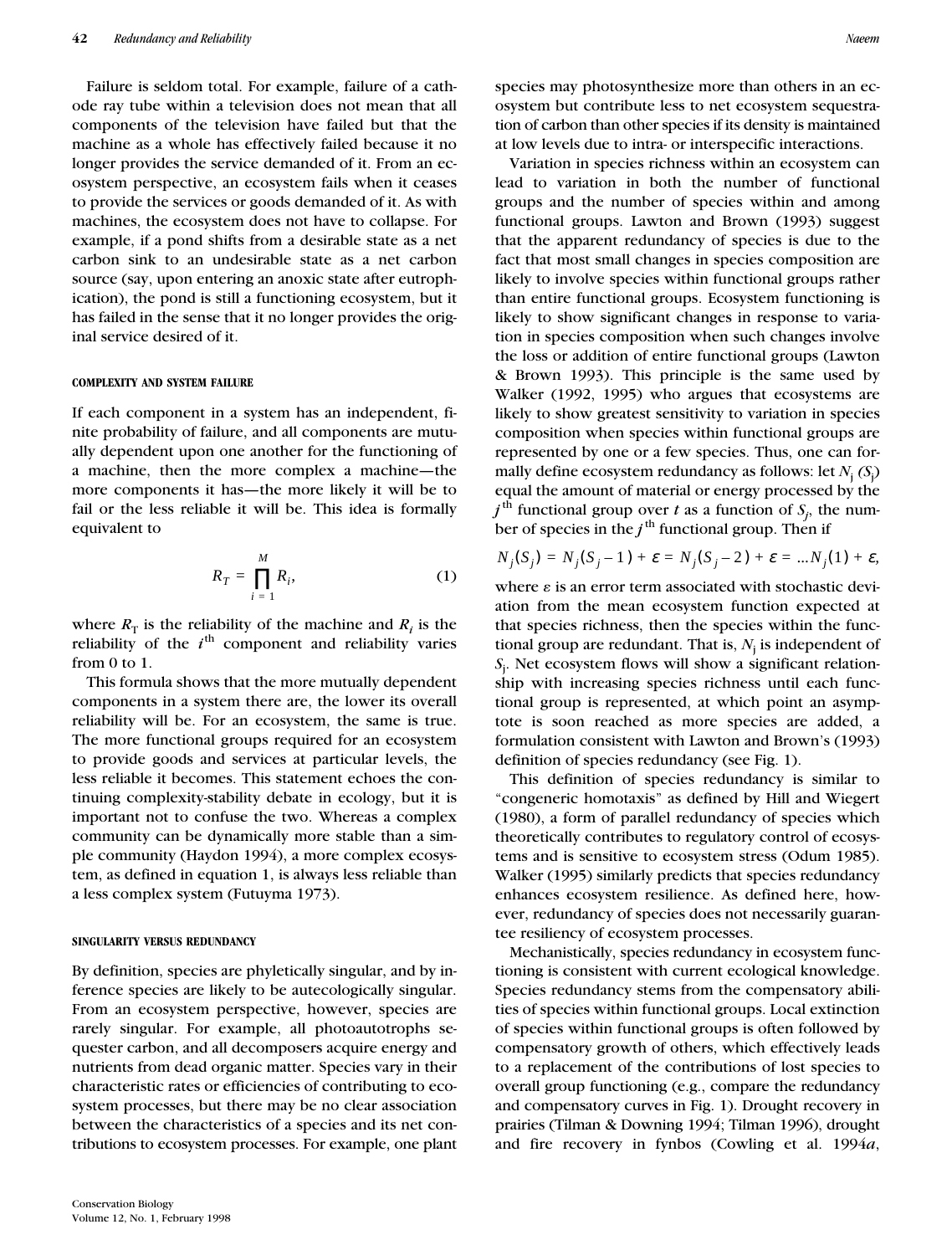1994*b*; Linder & Midgley 1994), pollination by hummingbirds in the West Indies (Feinsinger et al. 1982), and the compensatory activities of soil biota (Beare et al. 1995) are some examples. Such redundancy is known in engineering as *parallel redundancy* (Billinton & Allan 1983; Dhillon 1983; Lewis 1987) and is schematized in Fig. 2 as three species per functional group, each set of three linked in parallel to the flows of materials or energy through the group. Parallel redundancy increases the reliability of an ecosystem; singularity decreases it.

## **Species Singularity, Redundancy, and Ecosystem Reliability**

Using the terms as I have defined, the following considerations lead to a formal definition of the role of species in ecosystem functioning. Assume a population of the  $i<sup>th</sup>$ species within the  $j^{\text{th}}$  functional group has a finite probability of local extinction,  $p_{ij}$ , and the probability of the species being present over a unit time is equal to  $(1$  $p_{ij}$ ). That is, over some small increment in time,  $t$ , following the derivation for reliability as above (Lewis 1987),

$$
P_{ij}(t) = e^{-\lambda t},
$$

where  $\lambda = p_{ij}/\Delta t$  and  $P_{ij}$  is the probability that the *i*<sup>th</sup> species in the  $j<sup>th</sup>$  functional group is present after *t*. Rescue from local extinction occurs when recolonization occurs. If the probability of recolonization of the *i*<sup>th</sup> species in the  $j^{\text{th}}$  functional group equals  $q_{ij}$ , then the probability of not being colonized is  $(1 - q_{ii})$  and, following the derivation for reliability as above,

$$
C_{ij}(t) = 1 - e^{-\nu t},
$$

where  $C_{ij}$  is the probability that the  $i^{\text{th}}$  species in the  $j^{\text{th}}$ functional group colonizes the system after  $t$ , and  $v =$  $q_{ii}/\Delta t$ . As habitats become more fragmented  $v \to 0$ .

Probability theory says that where  $R_{ij}$  is the probability that the  $i^{\text{th}}$  species in the  $j^{\text{th}}$  functional group is present by time  $t$ ,  $R_{ii}(t)$  is equal to the probability that extinction, colonization, or both occur ( $P$ { $P \cup C$ }), or,

$$
R_{ij}(t) = P_{ij}(t) + C_{ij}(t) - P_{ij}(t) C_{ij}(t).
$$
 (2)



*Figure 3. The probability that a species is present in an ecosystem (* R*) as a function of the probability of local extinction (E) and colonization (C) over time (v =*  $\frac{1}{2}$ *0.005 and*  $\lambda = 0.005$ .

Figure 3 shows this relationship for  $v > 0$  and if  $\lambda > 0$ . Note that as long as  $v > 0$  over a long time, a species has a probability of more than 0 of being present at least some of the time, even if  $\lambda \ll 1$ .

Operation of a functional group depends on the number of species within the group. If each species can compensate for the loss of another by parallel redundancy, then the probability that a functional group will provide its service to the ecosystem is

$$
F_j(t) = 1 - \prod_{i=1}^{S_j} [1 - R_{ij}(t)].
$$
 (3)

The probability that an ecosystem provides service *H* over time *t* if it contains *M* functional groups is

$$
H(t) = \prod_{j=1}^{M} F_j(t). \tag{4}
$$

It is apparent from these simple formulas (2–4) that increasing species redundancy within ecosystems in-



*Figure 4. The relationship between ecosystem reliability* H(t)*, the number of functional groups (*M*), and the number of species per functional group* (S). Parameter values are  $\lambda =$  $0.005$  and  $v = 0.005$ .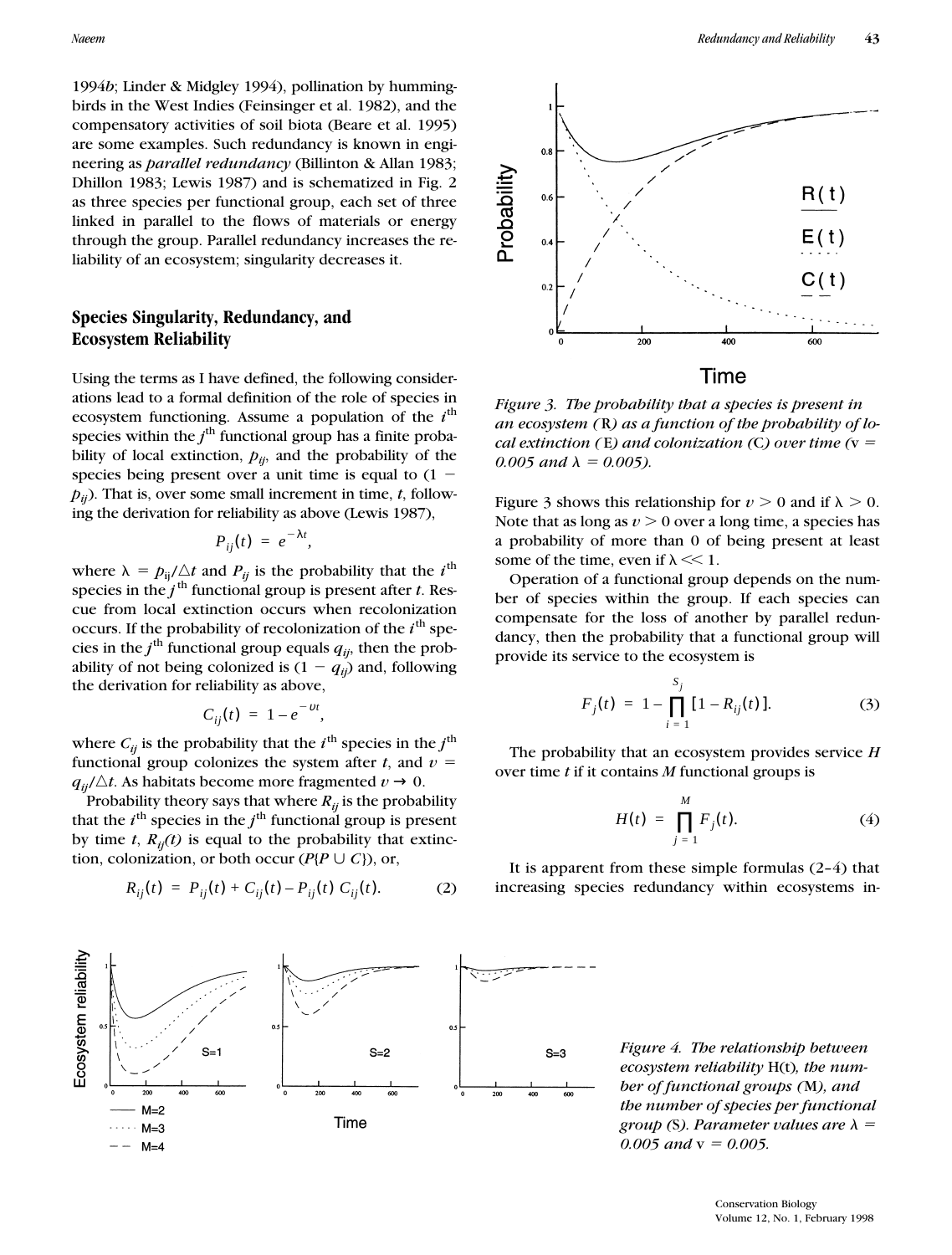creases the reliability of complex ecosystems (Fig. 4). That is, increasingly complex ecosystems (higher values of *M*) are less reliable over short periods of time, but increasing species redundancy (higher values of *S*) can compensate for reduction in reliability (Fig. 4). As long as  $v > 0$ , then recolonization is likely over long periods of time. Thus, an ecosystem is likely to provide services or goods over long periods as long as species are not globally extinct and recolonization is possible. If  $v = 0$ , then all curves in Fig. 4 would approach zero asymptotically.

These models assume constancy and independence of species extinction and colonization probabilities. In nature neither extinction nor colonization rates are constant (e.g., colonization may be seasonal) or independent (e.g., during drought all drought-sensitive plants face greater probabilities of extinction). Relaxing these assumptions and developing further models is a straightforward process (e.g., load-sharing and Markov reliability models in Dhillon [1983], Billinton & Allan [1983], and Lewis [1987] for systems in which probability of component failure is neither independent or constant). But such an exercise is beyond the scope of this paper and would not change the qualitative conclusions from these models.

## **Value of Species Redundancy**

Petroski (1994) notes that distraction by new paradigms in engineering often results in engineering disasters. One example is the collapse of the 24-story Ronan Point apartment building. Demand by its occupants was continuous. Failure, in this case collapse of the entire corner of the building after an accidental explosion on the 18th floor, resulted in loss of service and of human life. The Ronan Point building lacked structural redundancy, a well known means of guarding against failure in buildings but overlooked during a period of uncritical adoption of modularization as a new paradigm in engineering (Petroski 1994). The chance explosion that knocked out the corner wall of one of the modules led to the failure of that module, and lack of redundancy meant that the modules mutually dependent on one another for structural integrity also failed.

The lesson learned from the Ronan Point disaster can be applied to the natural world. Natural ecosystems, as outlined in Fig. 2, often contain many species per functional group. Local extinction of species within functional groups is inevitable and frequent, but reservoirs of species from adjacent ecosystems generally ensure that functional group or ecosystem failure, if it occurs, is likely to be transient. But increased rates of global extinction mean that functional group diversity is irrevocably reduced, and increasing habitat fragmentation means that recolonization is likely to play a decreasing role in

our equations for ecosystem functioning. Furthermore, the replacement of species-rich, species-redundant ecosystems with modular ecosystems such as managed forests, fisheries, agroecosystems, and other simple systems is leading to landscape-level decreases in biodiversity. With respect to ecosystem functioning, declining biodiversity means loss of species redundancy in ecosystems.

To my knowledge, empirical demonstrations of ecological redundancy are few and rarely couched in such terms. More attention has been directed to the complexity-stability debate in ecology. Empirical demonstrations of dynamic stability and resilience are difficult (Lawler & Morin 1993; Tilman & Downing 1994), and little consensus exists on the issue of whether or not more diversity begets more complexity which in turn begets more stability. Demonstrating the compensatory abilities of species as the basis for species redundancy should be a less formidable challenge, however, and would go a long way toward supporting the value of biodiversity as an element of ecosystem reliability, even if it is uncertain that species-rich systems are dynamically more stable.

From the arguments presented here, it seems almost inescapable that species richness within functional groups provides redundancy in ecosystem functioning, a potentially critical feature affecting ecosystem reliability. In the absence of sudden, dramatic changes in the physical conditions of our planet, it is possible that ecosystems will forever continue to function at long-term averages conducive to human interests, but the reliability of their functioning will be contingent on the richness of their biota and the redundancy this richness bestows upon ecosystems.

## **Acknowledgments**

I thank R. K. Colwell, J. Lawton, H. Mooney, O. Sala, A. Symstad, D. Tilman, and S. Tjossem for critical input into the development of these ideas. C. Mitchel suggested "species singularity" as the antonym of "species redundancy." The McKnight Land-Grant Professorship provided funds for this research.

#### **Literature Cited**

- Barbault, R., R. K. Colwell, B. Dias, D. L. Hawksworth, M. Huston, P. Laserre, D. Stone, and T Younès. 1991. Conceptual framework and research issues for species diversity at the community level. Pages. 37–71 in O. T. Solbrig, editor. From genes to ecosystems: a research agenda for biodiversity. International Union of Biological Sciences (IUBS), Paris, France.
- Beare, M. H., D. C. Coleman, D. A. Crossley, Jr., P. F. Hendrix, and E. P. Odum. 1995. A hierarchical approach to evaluating the significance of soil biodiversity to biogeochemical cycling. Plant and Soil **170:**5–22.
- Billinton, R., and R. N. Allan. 1983. Reliability evaluation of engineering systems. Plenum Press, New York.